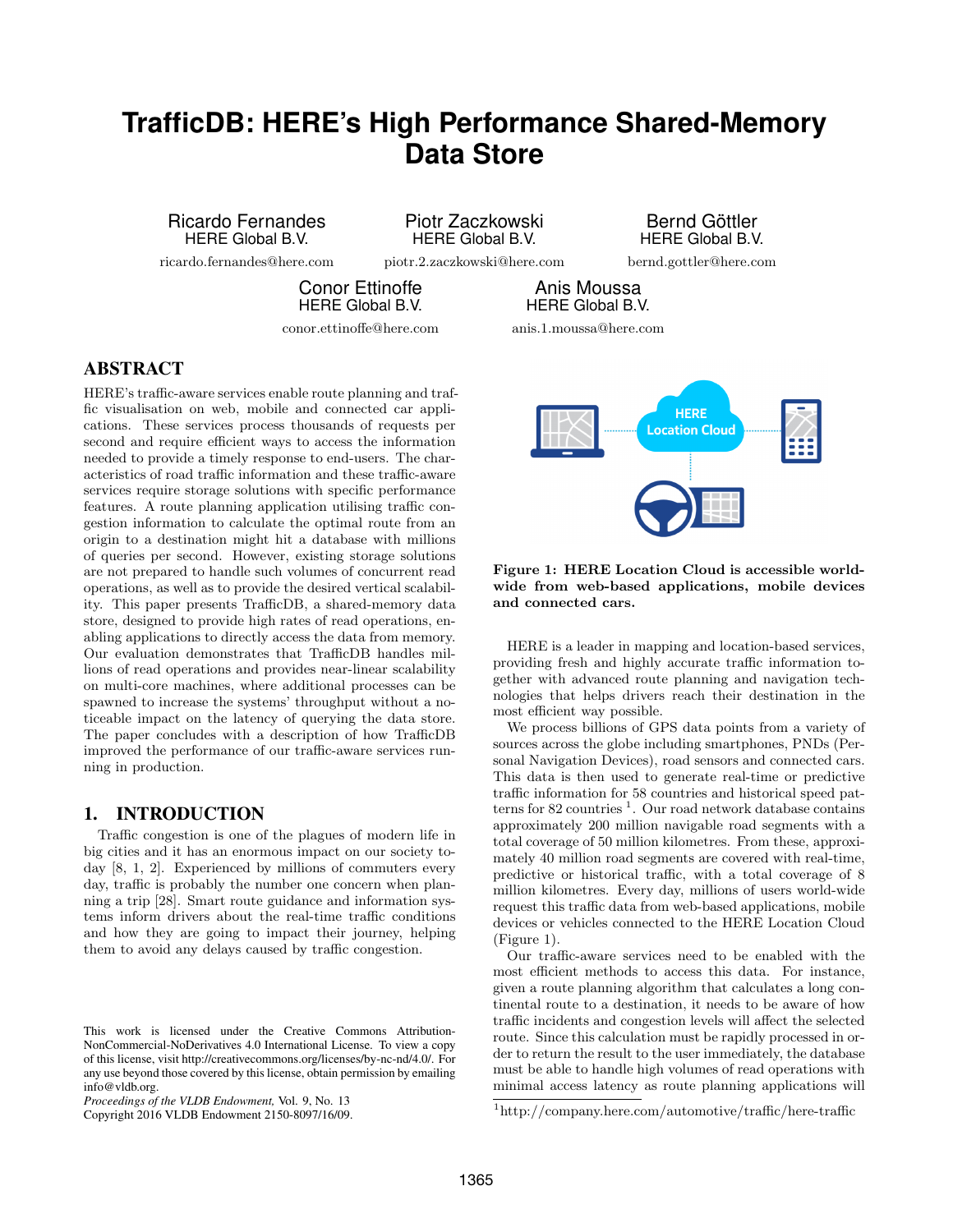hit the database with millions of queries per second. Additionally, other services such as Traffic Data Servers or Tile Rendering Servers demand for a database with geospatial features. The database must scale over multi-core architectures in order to use the available resources efficiently, and furthermore, to process thousands of requests per second.

At HERE, we face the challenge of how to methodically store this data to ensure that it is available to our applications in the most efficient manner. On the one hand we need an in-memory key-value store, able to process millions of reads per second, with geospatial features as well as optimised to scale on modern multi-core architectures, where several application processes can be spawned to increase the systems' throughput without impacting the latency of queries. On the other hand, we envision a single, common database that can be shared by all our traffic-related services. This has an enormous impact on new feature development, testing, consistency across different services, architecture simplification and ultimately costs.

After careful investigation and testing of possible solutions, we chose to design a new database from the ground up specifically optimised to solve the requirements of our traffic-enabled services. We present TrafficDB, a sharedmemory key-value data store with geospatial features, optimised for traffic data storage, very high throughput with minimal memory access latency and near-linear vertical scalability. TrafficDB can also be considered as a database due to the organised structure in which the data is stored.

Today, TrafficDB is running in production at HERE in five continental regions on hundreds of nodes world-wide, with successful results in terms of performance improvements, efficient use of machine resources through better scalability, and a large reduction on infrastructure costs.

The remaining content of this paper is organised as follows: Section 2 explores related work in the field of inmemory database technology. In section 3 we describe the motivation behind the design of a new database at HERE, including the main features such a database should have in order to cover our service needs. Section 4 provides an overview on the database architecture, its functionality and design goals, as well as the details of the shared-memory implementation and its modes of operation. In section 5, we perform a set of experiments to evaluate the database performance and section 6 concludes the paper.

### 2. RELATED WORK

Although main-memory databases have been available since the early 1990s [7, 14], only over the last few years they are being conceived as primary storage instead of a caching mechanism to optimise disk based access. Current multicore machines provide fast communication between processor cores via main memory; with the availability of large and relatively inexpensive memory units [3], it is now possible to use them to store large data sets. Relational databases were probably the first database systems to be implemented as inmemory solutions. Oracle TimesTen [17] is one of the first in-memory relational database systems with persistence and recoverability. Other systems [20, 10, 23] allow the database object to be stored in columnar format in the main memory, highly optimised to break performance barriers in analytic query workloads. VoltDB [27] is another effort to modernise and rewrite the processing of SQL based entirely on an in-memory solution. SQLite [22] is a software library

that implements a self-contained, serverless, transactional SQL database engine that also supports in-memory storage.

However, today's cloud-based web and mobile applications created a new set of requirements with different levels of scalability, performance and data variability, and in some cases, traditional relational database systems are unable to meet those requirements. With the beginning of the NoSQL movement [4, 6, 18], other systems with alternative data models were developed to meet the needs of high concurrency with low latency, efficient data storage and scalability. These systems were built with the belief that complex query logics must be left to applications, which simplifies the way the database operates over data and results in predictable query performance [19].

Redis [25] is a very powerful in-memory key-value store known for its performance and is often used as a cache store. It supports various data structures such as strings, hashes, lists, sets, sorted sets with range queries, bitmaps and geospatial indices with radius queries. Aerospike [26], originally called Citrusleaf, is a distributed key-value store optimised for flash/SSD storage and scalability. It tries to offer the traditional database reliability, including immediate consistency and ACID, as well as the flexibility and operational efficiency of modern databases. An experimental release with geospatial store, indexing, and query capabilities is also available. Although the above mentioned databases' performance characteristics are impressive, it is not sufficient to handle the large volume of queries triggered by HERE route planning applications, where during a single route calculation, millions of queries per second may hit the database. Even these databases can take advantage of multithreading or multiple cores, they cannot provide the necessary throughput to perform high performance route calculations. Such applications cannot afford additional latencies introduced by query languages, communication or other computational overheads. They require optimal throughput rates, which are only possible through direct memory access. Moreover, we envision a system where adding additional application processes can improve the throughput in a nearlinear way without the database becoming the bottleneck.

In fact, we are now moving from generic database models to application specific models, where database systems are carefully evaluated according to the application requirements in terms of performance, scalability, transactional semantics, consistency or durability. In some cases, very specific problems demand for new technologies designed from the ground up to be optimised in order to solve the problem in question.

# 3. MOTIVATION AND REQUIREMENTS

The HERE location cloud offers a number of routing and navigation services that rely on real-time traffic data. While these services offer different products, have different modes of operation and specific requirements, all of them require access to the freshest traffic information. An application calculating a route from location A to location B should be aware of the traffic events impacting the route. It can use the real-time or predictive traffic conditions on the road network to calculate the optimal path. Moreover, web-based or mobile applications need to have the capability to download traffic data with minimum latency and in appropriate formats (e.g. raster images, JSON or TPEG [9]).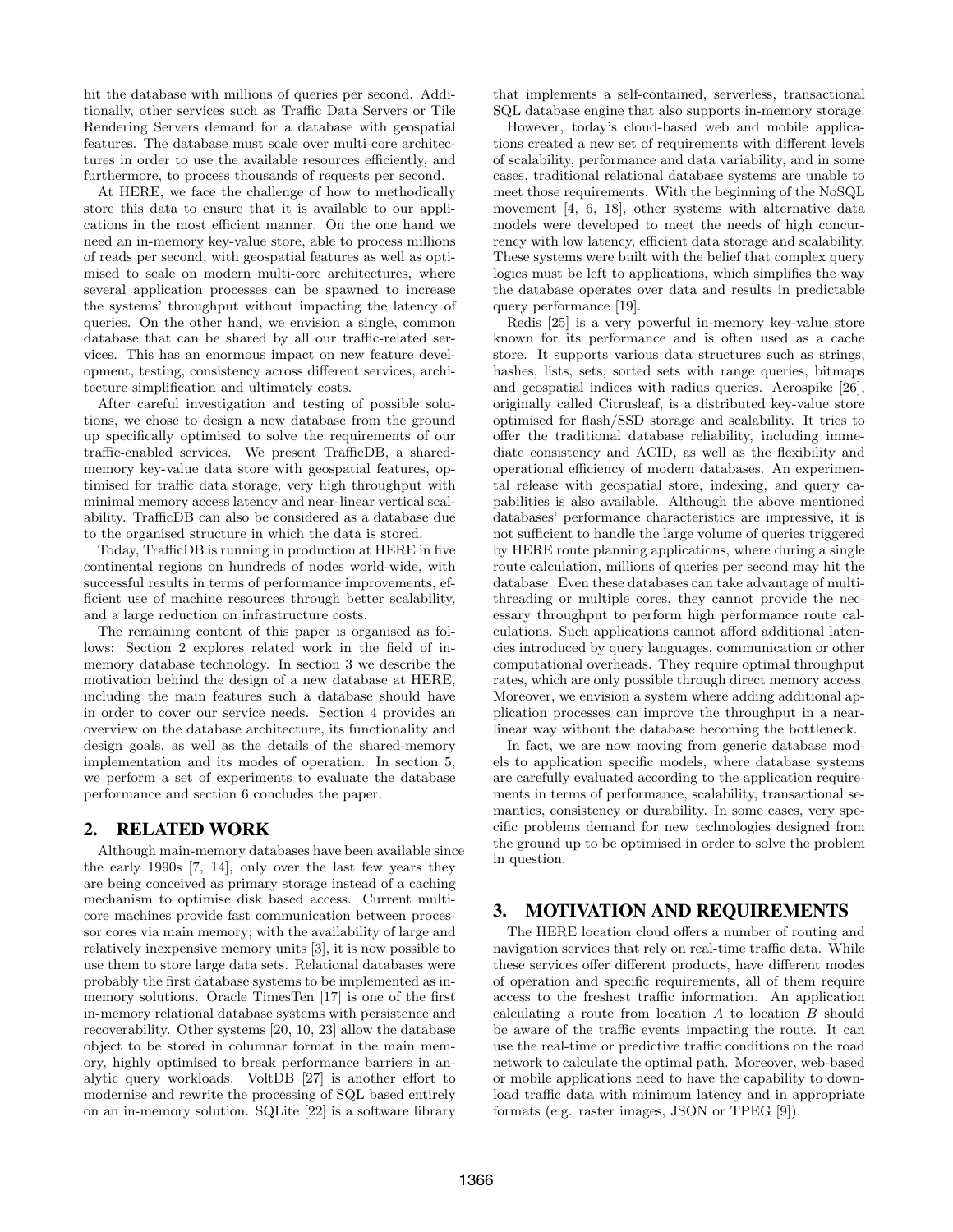Figure 2 shows a central repository containing live traffic feeds that need to be accessed by the different traffic-aware services. One option is to have this repository as a central database cluster shared between all the services. When a service receives a request from an external client, it uses the network to query the database, receive the query results and respond to the client. However, a Routing Server processing a request to compute a route between two locations demands rapid access to the real-time, predictive or historical traffic conditions for a given street segment. If the application utilised the network to query the database, the execution of a routing algorithm would be extremely slow (for short routes, network connectivity latency can easily be longer than the route calculation itself). To ensure performance is not impacted, some caching mechanisms need to be put in place within the Routing Server instances to avoid queries to the database. Moreover, in order to simplify and maintain the network infrastructure, it is easier to have each Routing Server serving requests for the whole world, than to have machines serving requests based on particular scheme (e.g. geographical, where one machine serves routes in Americas, another in Australia, etc.). It then becomes crucial that traffic and map data information be easily accessible by CPUs, preferably with direct access and minimum latency, which makes main memory as the primary target. Traffic Rendering Servers and Traffic Data Servers also benefit from the performance of an in-memory database. A rendering process that already contains the traffic information in memory and can perform a spatial query to get all the locations within the bounding box of the requested tile, will process requests faster and increase the throughput. Additionally, a database storing spatial information about traffic data geometries can serve vector data that only need to be serialised on client request.



Figure 2: Traffic-enabled services available in the HERE location cloud.

## 3.1 Tile Rendering Service

The majority of the web mapping technologies available today are raster based. Web-based maps, such as HERE Maps (https://maps.here.com), consist of several map tiles usually structured in a Quadtree [24] pyramidal scheme, where the world map is split in several quad tiles<sup>2</sup> depending on the zoom level. Such tiles are rendered on servers and loaded by the web-browser. Creating raster imagery can be CPU and memory consuming, and in many cases the tiles can be rendered in advance, cached and then just streamed from the server. However, since traffic is a very dynamic process, constantly changing over time, real-time rendering is a strong requirement in order to provide fresh traffic information.

Our architecture consists of hundreds of Rendering Servers. Each instance spawns several rendering processes. Ideally, we should spawn as many rendering processes as CPUs available on the instance to make efficient use of the available resources. However, each rendering processes needs to access the traffic database. Upon a tile request, each process needs to retrieve all the traffic data within the tile; querying an external database would have detrimental effects on the rendering processes' performance. In order to rapidly process requests, traffic information needs to be readily available in main memory. However, storing the real-time traffic, predictive and historical traffic patterns for each rendering process would require an excessive amount of memory. So we would need to reduce the number of rendering processes in order to remain within the boundaries set by the memory capacity. For example, given an instance with 32 CPUs and 30 GB of memory, if the traffic data takes up to 5 GB, one can only spawn 6 rendering processes; this leaves the other 26 CPUs idle; an example of inefficient usage of available resources. Therefore, having a single in-memory database per instance that can be efficiently queried by the rendering processes, would allow vertical scalability and contrary to the former solution, resourceful use of memory and CPU.

#### 3.2 Traffic Data Services

Traffic Data Services provide traffic information in different output formats, such as JSON, XML, TPEG [9] and other binary formats. Unlike Tile Rendering Services where the data is utilised to render an image, the data is serialised in a specified format and transferred to mobile devices or vehicles to then be loaded into their HERE-powered applications. Vector tiles containing traffic information can also be delivered though this server. The memory constraints of Tile Rendering Servers also apply here, and an in-memory database would improve the access time to traffic data and increase the throughput of the service. Spatial indexing is extremely important in order to provide fast retrieval of data for the requested area.

## 3.3 Routing Services

Route Planning Services help people to find the best path from one location to another; the 'best path' being influenced both by geometry and by dynamic conditions. In order to provide accurate route planning for a given moment in time, current traffic conditions on the road network must be taken into account. Route planning must be aware of accidents, congestion and other dynamic events such as weather conditions. Therefore, real-time, predictive or historical traffic information is embedded into routing algorithms to compute traffic-aware or traffic-optimised routes.

 $^{2}$ https://developer.here.com/rest-

apis/documentation/enterprise-map-tile/topics/keyconcepts.html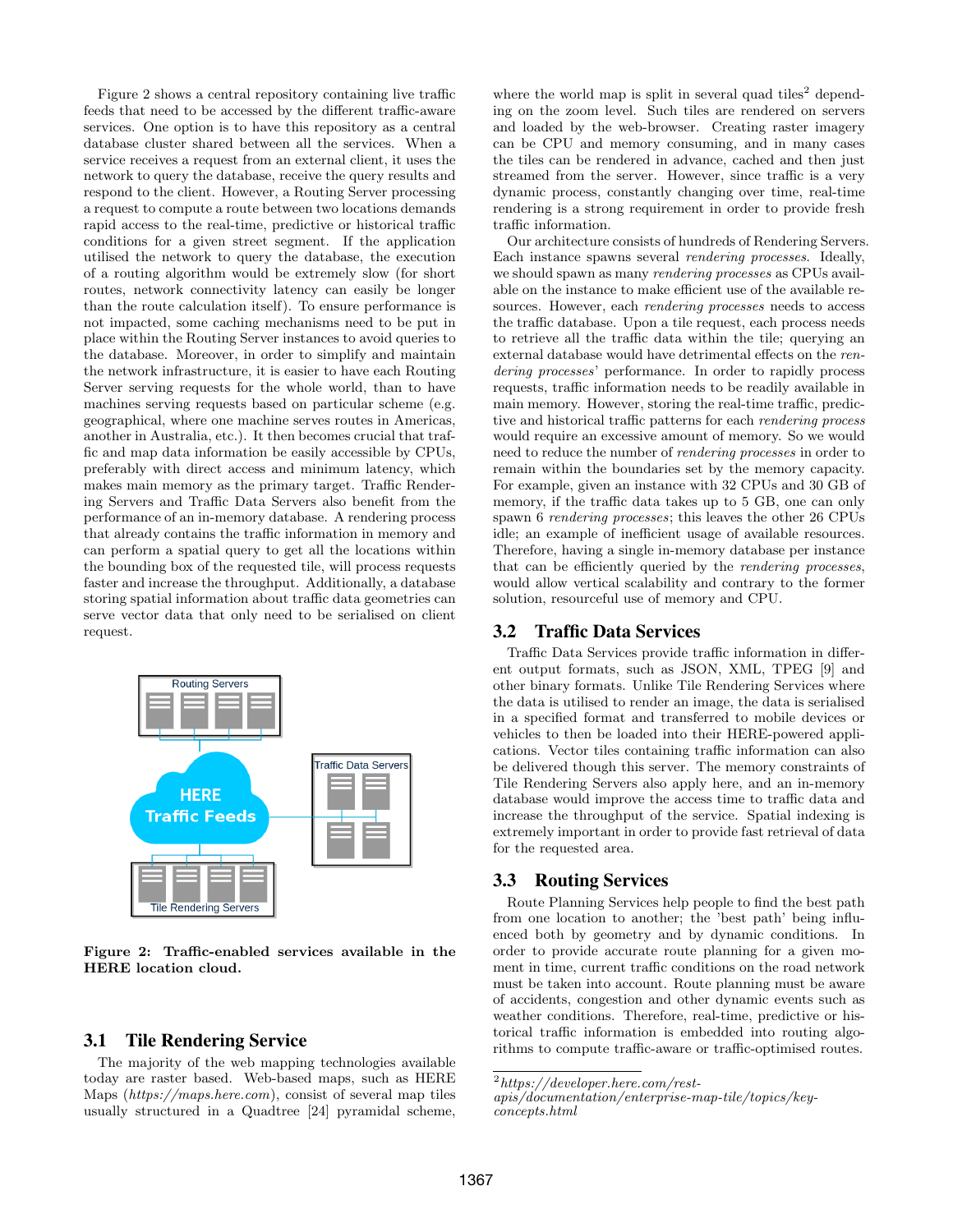When a continental route from, for example, Porto to Berlin is requested on a HERE mobile or web application, the result is displayed to the user almost immediately. Efficient route planning algorithms demand immediate access to the traffic database. During the execution of a routing algorithm, the traffic conditions of a given road segment at any point in time must be efficiently retrievable. Therefore, it is a strong requirement to have the data in memory and optimised for access by key.

Since a Routing Server instance also contains several route calculation processes, we also have the same memory constraints as in the Tile Rendering Servers. The traffic database should allow better use of the CPU resources available on the instances and provide close to linear scalability.

The Routing Servers require constant-time data access to road segments. The computation of a continental route from Portugal to Germany needs to be performed in orders of milliseconds. We need a database that can handle large volumes of lookups by road segment.

## 3.4 Data Store Requirements

Given the description of the traffic-aware applications and their main requirements, a traffic data store must be designed with the following features in mind:

- High-Frequency Reading. The traffic-aware applications described above perform a very high frequency of reads. The data store must be designed to provide very fast key-value access, alongside geospatial queries.
- Low-Frequency Writing. While traffic is a dynamic process, usually the flow conditions on a given street will not see a high frequency of changes, and for most locations, they actually remain the same for an entire day. Although a data store may contain millions of locations, their related traffic content is not regularly updated; around every minute on average. Therefore, the data store doesn't expect a high frequency of writes.
- Low-Latency Read Operations. Access to data when reading must be as fast as possible, leaving main memory as the only viable option. Accessing data on a SSD drive is feasible, but I/O access has higher latency and is less predictable than access to main memory. Network access is even slower and less predictable.
- Compacted Memory Usage. Storing real-time traffic, predictive traffic and historical traffic patterns for all road segments within a world-wide road network, preferably on one physical machine, requires a significant amount of space. To ensure that the data store remains within the memory constraints, the data must be efficiently compacted and organised.
- Direct Data Access, No Query Language. Using a query language that caches, wraps or converts values from data storage introduces a significant overhead for our applications. Ideally, the data store should store the data in the exact form in which it is going to be used; no mapping from raw data objects to a relational representation or another data model. Through appropriate internal data representation and operating as an in-memory data store that works with objects directly, we eliminate the overhead of duplicated data sets and the process of copying data between locations.
- Consistent Data. Routing algorithms require a consistent view of the traffic data during the whole route calculation, without being affected by potential ongoing updates that could put the data to inconsistent state.
- Resilience. In the case that any process attached to the data store was to crash, such failure should not corrupt data within the data store, prevent from serving separate requests or affect its availability.
- Scalability. Within a single instance, while adding additional memory or CPUs, we should be able to increase the number of applications accessing the data store without issue. As we multiply the number of applications by a factor  $N$ , then the number of operations the service can process should also increase by the same factor N. Accessing the data store should not be the bottleneck of the system, which translates to limiting use of any locks as much as possible, with the perfect case being no use of locks at all.
- No Persistence. Traffic content is dynamic and highly volatile. Since our traffic data is updated every minute, disk persistence is not a requirement. For example, when recovering from a crash, the persisted content would probably be outdated. Therefore, new traffic content can be downloaded from the source after recovering.
- Geospatial Features and Indexing. While routing servers expect fast key-value queries, tile-rendering or data servers mostly perform geospatial queries, searching all the traffic events within a specific bounding box or with a position and radius. The data store must therefore provide instant access in response to geospatial queries. It should be easy to enable or disable spatial indexing and storage of road geometries. This should result in a reduction of memory usage and time required to load and prepare traffic data.
- Testability. It should be easy to test as a whole and on a modular basis. Allowing all types of testing, such as functional, performance and integration to be seamless.

# 4. TRAFFICDB ARCHITECTURE

This section describes the architecture details and core functionalities of TrafficDB. Figure 3 illustrates TrafficDB embedded within a Tile Rendering Service. In this example, each available instance contains a HTTP front-end that distributes requests across a group of rendering processes to ensure the work is properly distributed. While processing external client requests, rendering processes perform queries to the TrafficDB data store, acting as application processes. TrafficDB is a central in-memory data store, shared by all the application processes in the system.

In order to process the incoming database queries from the application processes, a central database process could handle those requests, query the in-memory data and serialise the response back to the application processes. However, this approach introduces an extra overhead to access the data that is actually in memory, and additionally, as the number of application processes increase this request handler would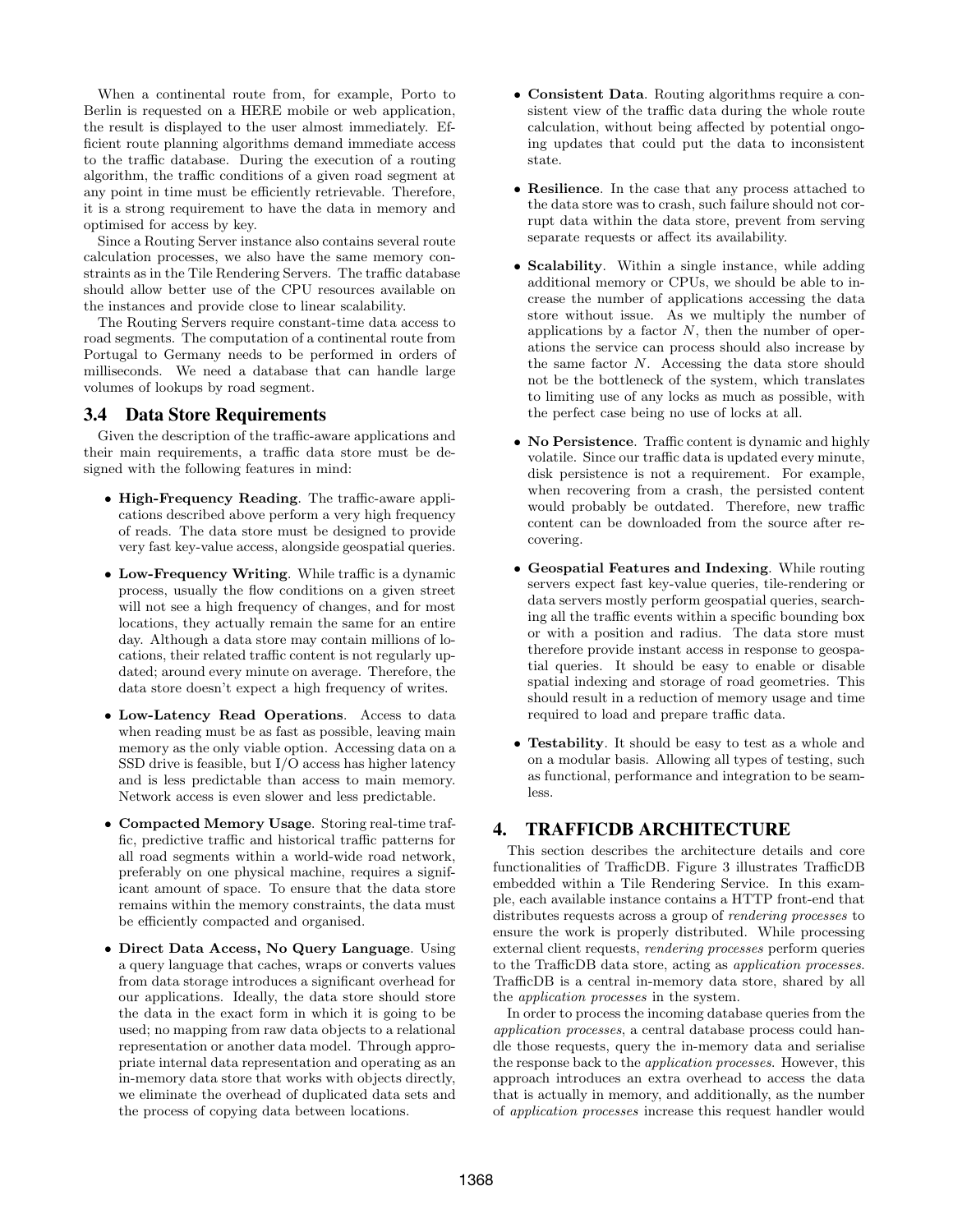

Figure 3: Representation of Tile Rendering Server instances (virtual or physical machines), where each instance contains a TrafficDB data store shared across several application processes.

potentially become the system's bottleneck. Therefore, no central process is utilised to translate the application queries into database-specific queries; instead, the application processes are directly "connected" to the shared memory data store.

# 4.1 Shared Memory Storage

TrafficDB was designed for fast read access; directly accessing the memory location of stored objects is crucial for the performance of applications, such as the Route Planning Service. Therefore, data must be stored in a region of RAM that can be shared and efficiently accessed by several different application processes. POSIX [13] provides a standardised API that allows processes to communicate by sharing a region of memory. Figure 4 shows the interaction between the shared memory region that stores the data and the application processes using it. The daemon is a background process responsible for managing the shared memory region, which includes creating, updating and deleting the entire data store. Being the core of TrafficDB, the daemon is connected to an external service that injects new traffic content. It is the only process allowed to update the data store.



Figure 4: Representation of the shared-memory data store updated by the daemon process and accessed by application processes.

In the further discussion, the word "lock" is not used in the traditional sense, rather it will be used to mean two things: attaching shared memory segments into process virtual address space and increasing the kernel's internal counter of attached processes. The latter is preventing the kernel from destroying shared memory until it is closed (detached).

With a producer – consumer approach (*deamon – appli*cation process respectively), when a consumer performs a set of queries, the data store must be locked for reading, so updates (done by producer) must wait until all the operations are performed in order to gain write access. This prevents the data from being modified whilst reading is in progress and creating possible inconsistencies, but limiting concurrent access to the data store by the application processes and the daemon. This is not to mention that possible starvation and performance degradation could occur due to lock contention, because the update process can take a few seconds and during this time no consumer cannot access the database.

To solve the above mentioned problem, TrafficDB was designed to take advantage of the double buffering scheme widely used on rendering graphics [12]. Moreover, TrafficDB utilises the Linux kernel's Shared Memory Object Management for automatic management of the objects lifetime. The daemon allocates a main segment in shared memory referred to as the header. The singleton header contains meta-data, such as the capacity and size of internal data structures, and any static traffic information that is known not to change (e.g. street geometry). Exluding information regarding the active object, only data appending inside header is allowed. There is also another Shared Memory Object – the Traffic Object (object for short). The object contains the actual traffic conditions for a given moment. It contains all the dynamic content, everything that may change periodically as the real-time traffic conditions change. Having separate shared memory objects to store the dynamic content, allows one *object* to be constantly available for the *application* processes to read and another for the daemon process to update. Both, *header* and *objects* are allocated to the full size upon creation of shared memory, thus eliminating memory fragmentation or a need for memory reallocation and copying.

## *4.1.1 Daemon*

When the *daemon* starts for the first time the database does not exist. The daemon will create the header segment and allocate its internal data structures; loading any static data according to the database settings. If the header already exists, it attaches to it. Then the daemon enters an internal loop, waiting for traffic data updates. Whenever new traffic data is available, a new Traffic Object is created and the database is updated. Since only the daemon has access to this newly created object, it can write data without need for synchronisation mechanisms. The same applies to the header. Since new static information is appended and required only by the newly created *object*, updates can happen directly. Moreover, setting proper access rights (write for daemon, read-only for others ), prevents application processes from writing to shared memory. Additional performance enhancements could also be achieved by using shared memory with huge pages support (SHM\_HUGETLB) enabled [21]. Once the update stage is completed the daemon updates the active object field in the header meta-data with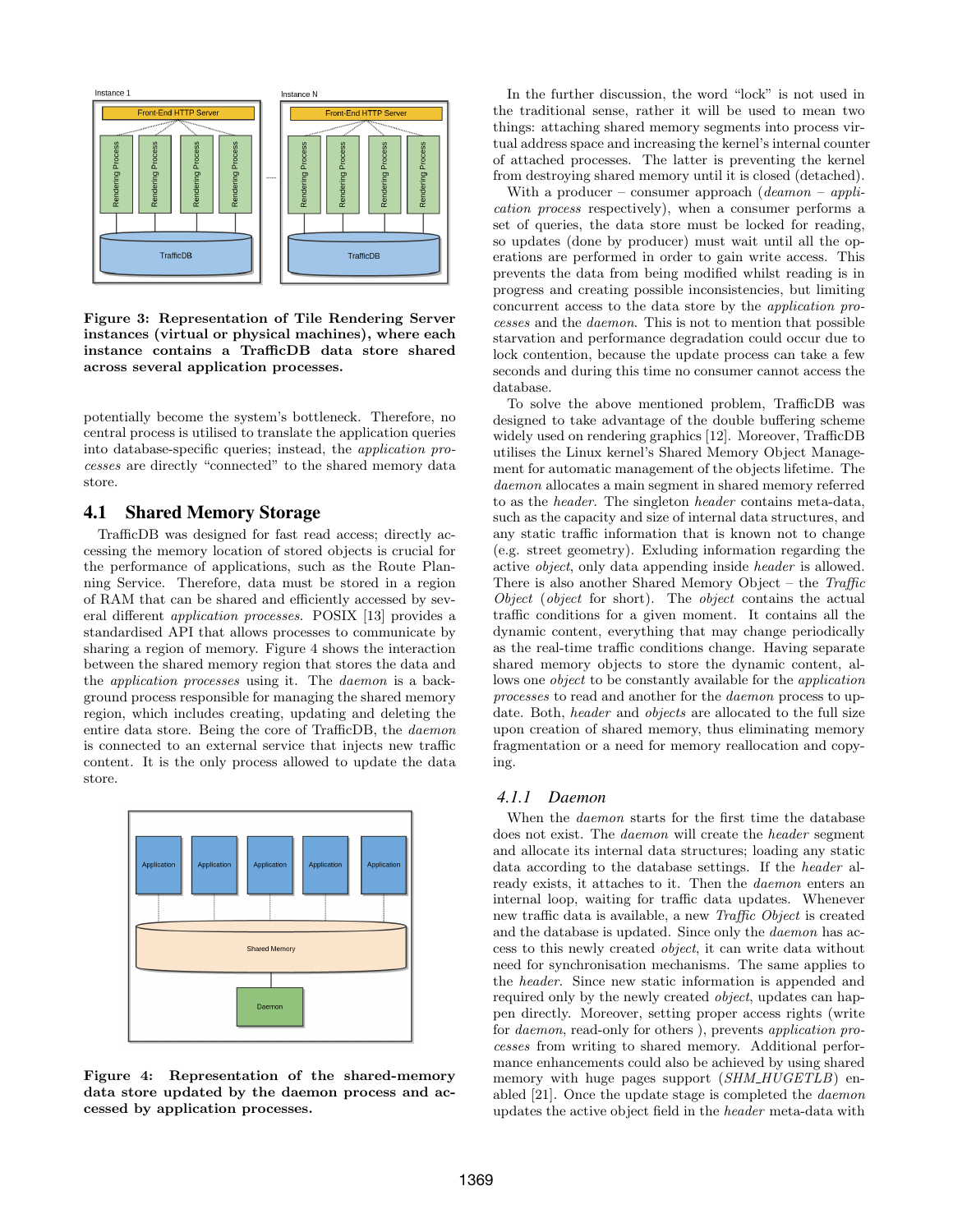

Figure 5: Shared memory double buffering sequence

the address of the new object. This object is now published and subsequent application processes connecting to the database will connect to the newly created object. The old object is marked to be destroyed. Figure 5 shows the sequence diagram of the *daemon* creating, updating and destroying objects. Since new traffic content is available around every minute, the daemon sleeps until new content is available and then the same process is executed again. The state machine diagram shown in figure 6 illustrates the daemon's behaviour.

#### *4.1.2 Clients*

Each *client* (or *application process*) retrieving traffic information from the data store needs to access the currently active object. Accessing consists of multiple steps that are represented by figure 7. Initially the connection to the header must be established in order to obtain the id of an active object (in case of shared memory it is a call to map it to the current process address space). After the id is retrieved the client can perform any kind of read operation on the data by simply attaching to the active object and querying the data. Given the *client* would need to execute this two step process for each operation, a negative performance impact and consistency issues would be observed. The former is caused by the fact that the attaching system call consumes



Figure 6: State machine diagram modelling the behaviour of TrafficDB extitdaemon process.

the majority of the computation required to complete the query. The other issue is with consistency because between two queries the active object can change. As a result, the same road segment may return logically inconsistent data (e.g. two different speed values). In order to overcome the previously mentioned issues the transaction concept is used, by introducing locking of Traffic Objects. Each client can lock an object and execute several read operations without the overhead of reattaching, whilst having a consistent view of the traffic data until the object is unlocked (Figure 8).

One should note that the Linux 'Shared Memory Object' offers a very useful feature: Once shared-memory is marked for destruction by the daemon, it will only be deleted by the kernel once the number of attached (connected) clients is zero. Thus, if there is a client still connected to this particular object (through query execution or a lock operation), the Shared Memory Object will remain in memory and exist until all clients have disconnected. Moreover, the same shared memory key can be reused by the daemon to create a new object, as the kernel is aware of the corresponding shared memory that was marked for destruction.

## *4.1.3 Availability and Fault Tolerance*

After the database is created and published by the daemon, its availability is ensured by the kernel, i.e. if the daemon is stopped, objects remain in memory and can be accessed by clients. As previously mentioned a Shared Memory Object is only removed when explicitly destroyed by the daemon (clients are not permitted to do so). Moreover, if a client crashes, this event will not pose a threat to TrafficDB, because whenever a process crashes, the kernel will automatically close all connections and detach from all Shared Memory Objects. There is also an issue with the clients keeping the lock indefinitely, by executing very long operations or by simply having a bug in code, which is not handled by TrafficDB, i.e. no time-out mechanism exists. This protection is handled by the monitoring which can check the behaviour of client processes. In the case of an unexpected failure, monitoring restarts the daemon, which initially checks the consistency of the header and available objects. In the case that it detects any issues it will automatically destroy cor-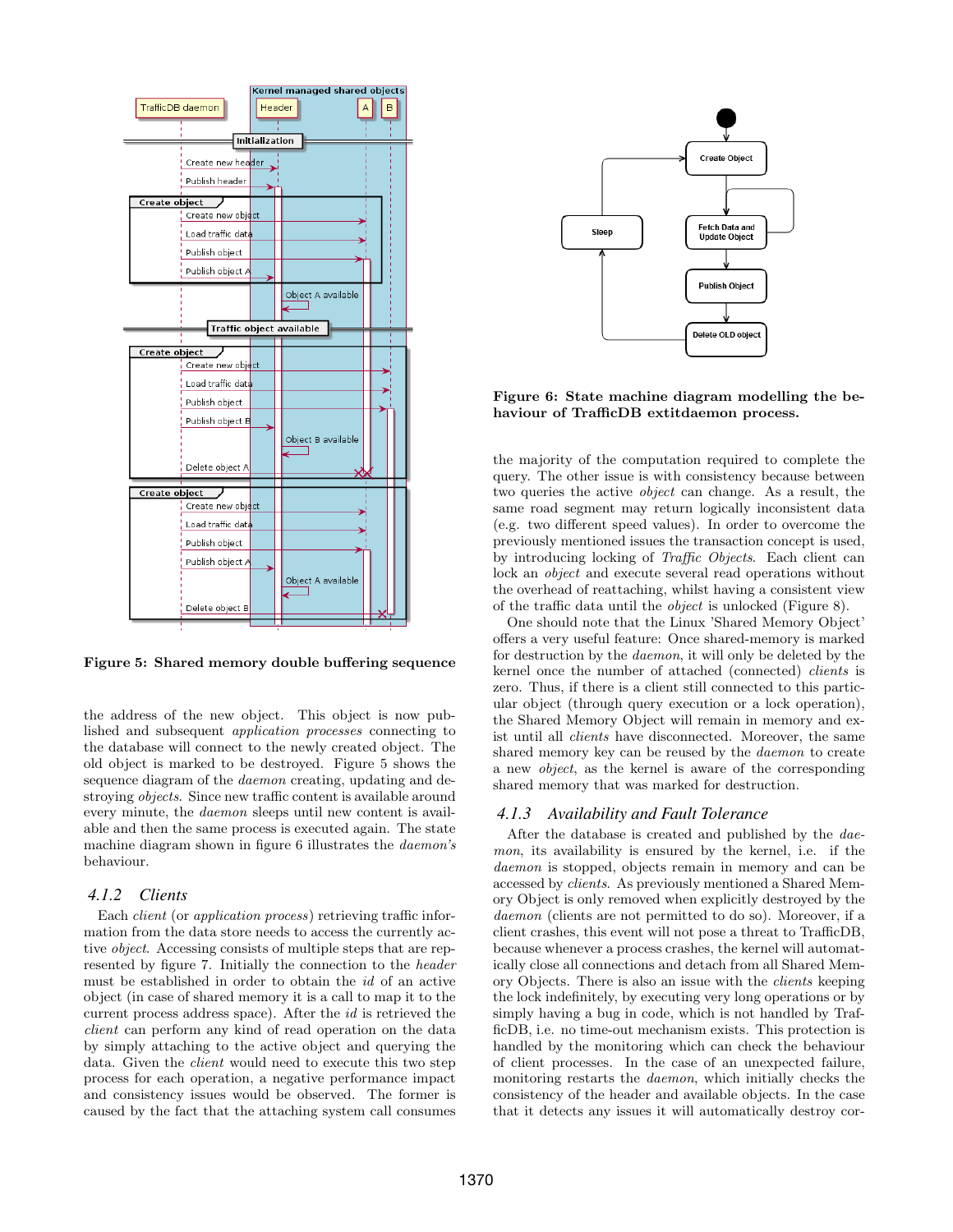

Figure 7: TrafficDB clients to Traffic Object communication

rupted objects and continue normal operation. Additional functionality can be implemented by a simple external application or the daemon itself to dump the database before deleting it to a permanent storage. This would create a working snapshot, which could be loaded and published to shared memory later e.g. in case of a crash and postmortem investigation.

#### *4.1.4 Scalability*

As the amount of traffic data increases over time, we need to keep in mind that what the system can handle today, might not be the case in half a year. Although our goal was to increase vertical scalability by utilising one machine resource as much as possible, thanks to TrafficDB horizontal scalability is not an issue even in the short term. However, it is possible to distribute the data geographically, for example with instances serving data for a certain continent only. In this case the load balancer would direct requests to instances having corresponding traffic data for specific regions.

## 4.2 Shared Memory Data Structures

Shared memory allows multiple processes or multiple threads within a process to share the same data store. When the daemon creates a new *object* it receives a pointer to the beginning of the region where the data is going to be stored. Data structures must be carefully designed as everything must fit into the shared memory regions. When an application process attaches to the traffic object, it needs to know the starting addresses and dimensions of the internal data structures. The header contains this meta-data information like addresses, sizes and capacities. Once the process



Figure 8: State machine diagram modelling the behaviour of client applications accessing TrafficDB objects.

attaches to the object, it reads this meta-data in order to assign its internal pointers to the correct addresses in shared memory region. TrafficDB provides a high level API that hides the complexity of its internal data structures, storage engine and memory management.

### *4.2.1 Key-Value Store*

Figure 9 illustrates the internal structure of a Traffic Object in the database. Each object contains a key-value store that provides fast access by key to locations and its traffic data, it also contains a spatial index data-structure, location related information such as the road segments' attributes and their geometry as well as the actual traffic data.

Since everything has to fit inside a contiguous memory region, our key-value store uses a hash table optimised to be stored efficiently within that region. First, we have a table with a number of  $N$  entries and then a region that contains a set of buckets. Each entry in the table points to the first bucket within a linked-list of buckets. Besides the key and a pointer to the next bucket (if any), to make reads faster, each bucket also contains data that is common to all locations, such as their bounding box, location type and pointers to Location Information and Traffic Data sections. The performance of the hash table is strongly influenced by the hash function used to match a key to an entry on the table. Each location on a road network has a unique identifier that we use as a key to access our store. Since we know how these identifiers are generated and have full control on them, our hash function was optimised to distribute the hashed values uniformly over the table and reduce the size of chaining buckets. This allows us to not only have a hash table with an average constant-time  $O(1)$  lookup performance, but also very good "worst case" performance.

#### *4.2.2 Geospatial Indexing*

For spatial indexing, we use an RTree [15] data-structure also optimised to be stored in the contiguous shared-memory region. It consists of a contiguous set of nodes, where the first node is the root. Each node contains its minimum bounding rectangle and a set of pointers to other child nodes (if any). The leaf nodes contain pointers to the locations present in the hash table (buckets), as illustrated in figure 9. The performance of geospatial queries strongly depends on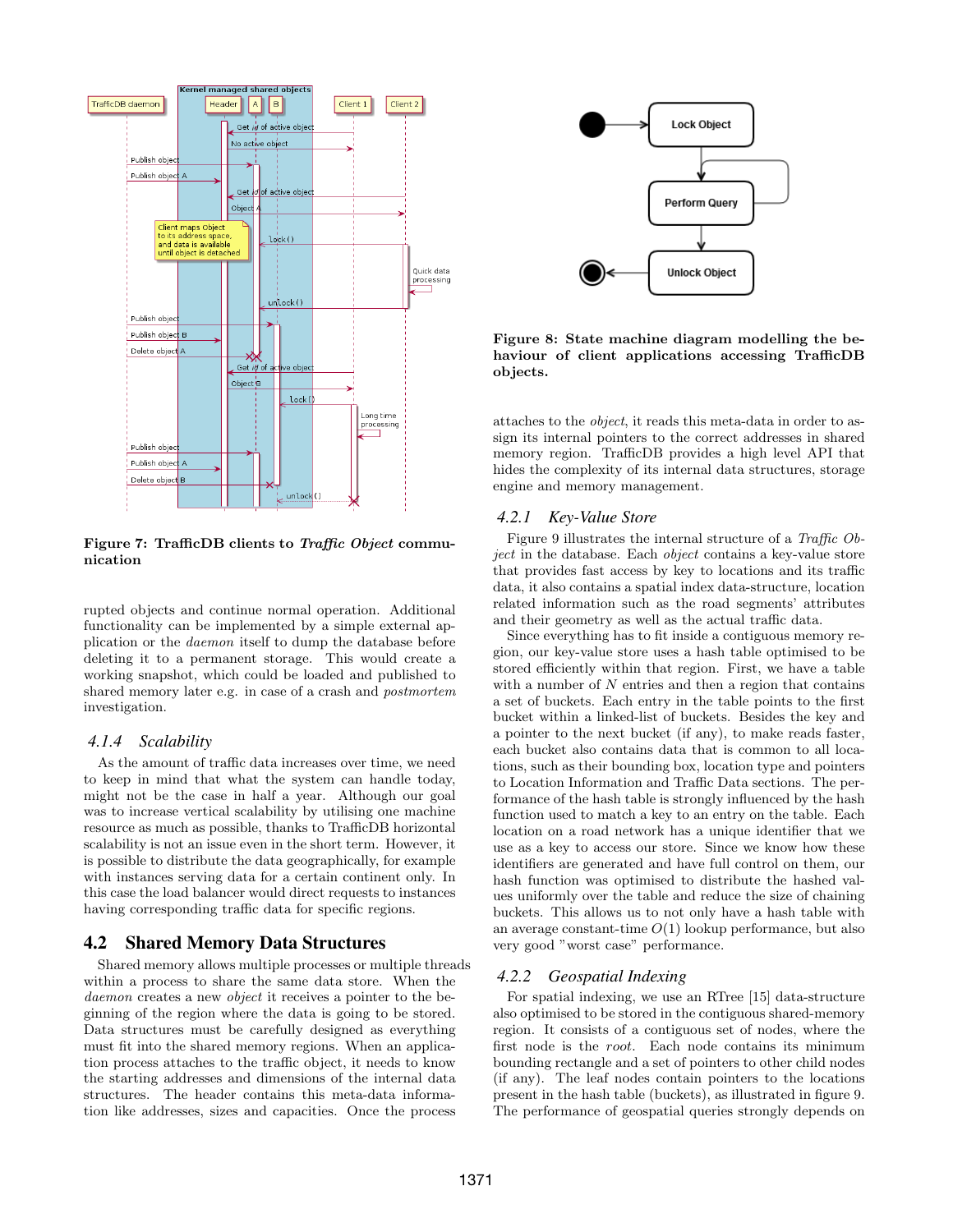

Figure 9: The internal structure of shared memory objects. The header that contains the database meta-data and static data is illustrated on the left side. The Traffic Object and its internal data structures is illustrated on the right side.

the balancing of the tree. Therefore, the construction of the spatial index only occurs right before the object is published. We traverse all the locations available in the hash table in advance, organise them and perform bulk insertion optimised to create a well balanced tree. This is performed by the daemon without modifying the currently active object or affecting clients.

#### *4.2.3 Location & Traffic Data Stores*

The Traffic Data section illustrated in figure 9 contains a blob of traffic content per location stored in the database. Each blob contains information related to the real-time congestion, incidents and predictions over the next hours for each road segment. This data is organised in such a way that enables application processes to perform efficient queries and check the traffic information for a specific location and at a specific time. Each location bucket within the hash table contains a pointer to the address of its traffic data blob. Blobs may have different sizes, but the data respects a specific binary schema. Due to the homogeneity of our data, we do not benefit from having a schema-less data store.

The Location Information section contains the shape coordinates and other location attributes. Although Location Data and Traffic Data have a 1-to-1 relation we separate them into two separate regions because we want the cache of locations to persist between objects. Locations can be affected by some traffic conditions on object A, but different traffic conditions on object B. Although traffic conditions change, the locations themselves do not change very often; they can remain within the cache for the subsequent objects. The entire location region is copied from the old to the new object, followed by the traffic data region being cleared from one object to another. Copying locations to the new object and resetting their traffic data pointers is an instantaneous process performed by the daemon without affecting other processes accessing the active object.

## 4.3 Client APIs

TrafficDB does not offer a query language, but provides a rich C++ API to directly access the data in memory instead. This API offers read-only methods to connect to the database, lock and unlock objects, perform spatial queries or retrieve locations by key. Listing 1 provides a code snippet of an application using the C++ API. The example demonstrates an application connecting to the database and visiting all the locations within the bounding box, serialising them to JSON format. It also retrieves the congestion level for the location with the key 12345.

Listing 1: Code snippet using the TrafficDB  $C++$ client API

```
# include < trafficdb / TrafficDBClient .h >
 # include " GeoJSONSerializerVisitor .h"
 GeoJSONSerializerVisitor serializer ;
 BBox bbox (41.10, -8.58, 41.01, -8.65);
 TrafficDBClient client ;
 if ( client . lock_traffic_object ( ) )
 {
   client . apply_spatial_visitor ( bbox ,
       serializer );
   const Location* loc = client.
       get_location ( 12345 ) ;
   int level = loc->get_congestion();
   client . unlock_traffic_object ( ) ;
|| }
```
Besides  $C_{++}$ , we also provide bindings for the Python language. These bindings have been useful for the integration of TrafficDB with other frameworks. We implemented several tools to collect statistics, perform real-time analysis, monitor the shared-memory data store, as well as to implement functional or performance tests. We also have implemented a REST [11] Interface Service that allows other external clients to directly query TrafficDB using a REST API. This is useful for real-time monitoring and debugging the traffic information content.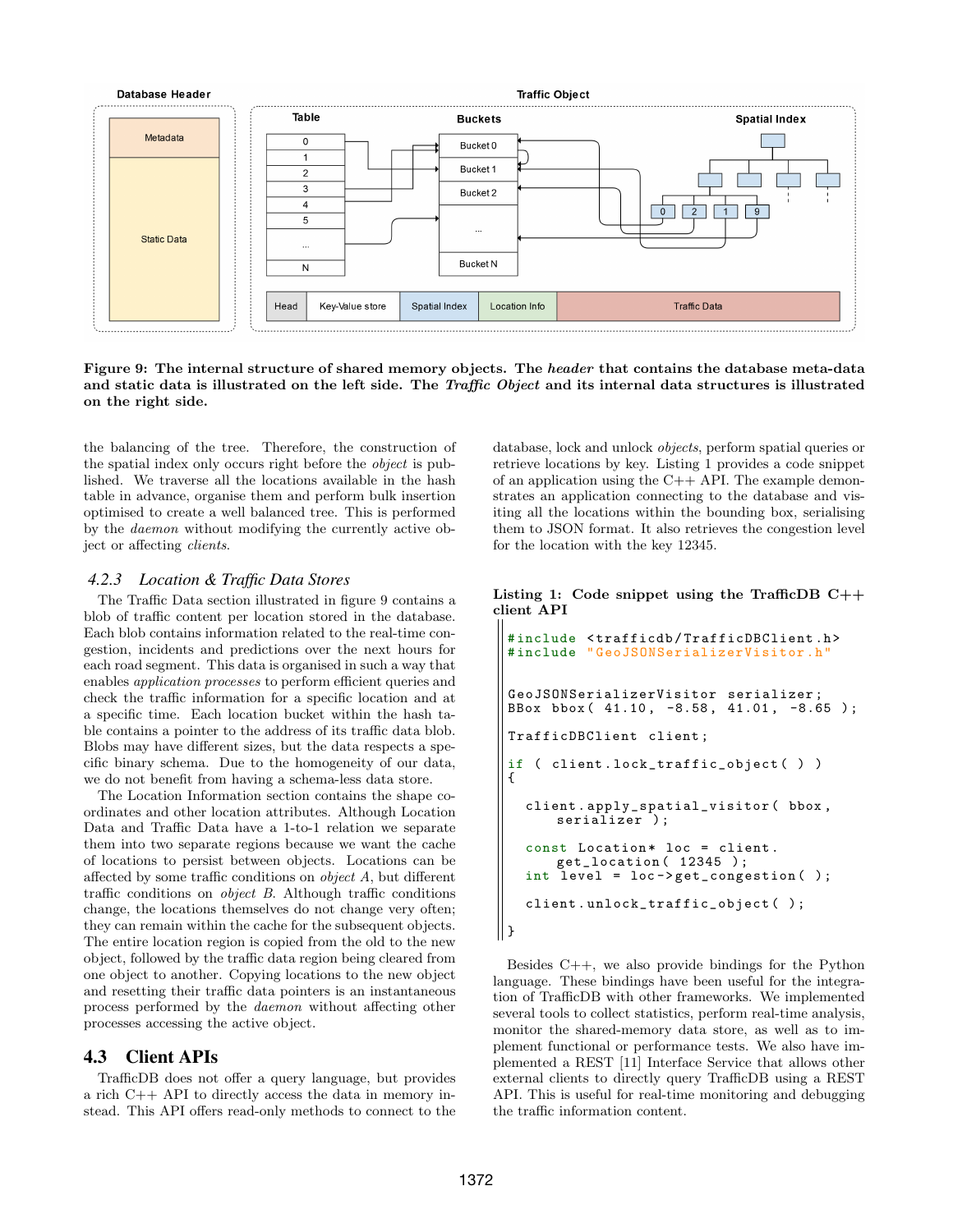# 5. EVALUATION

Database performance is typically made up of two main metrics: *throughput* and *latency*. *Throughput* is the number of operations the database can process within a given period of time. The database throughput is bounded by several factors: memory and CPU, the type and size of stored data, and the operations performed on the database. One immediate sign that the database has reached its throughput limit is an increase on the average *latency* of queries. Latency is the time it takes for an operation to complete. In a distributed system there are many kinds of latencies to consider, each reflecting a perspective of the different components in play. However, since TrafficDB clients run in the same machine as TrafficDB and directly access the inmemory data-structures, latency is mainly affected by the presence of synchronisation mechanisms to control the access to a specific memory region. Of course, memory, CPU performance and caching, type of data and operations also impact the latency of TrafficDB queries.

Another important metric to consider is vertical scalability. As the number of applications accessing the database increases, the number of operations performed against the database also increases, and therefore we expect the throughput to increase without affecting the latency of queries.

This section provides results of experiments that are tailored to analyse the throughput, latency and vertical scalability of TrafficDB. The goal is to evaluate the benefits and limitations of using the shared memory architecture described in section 4, and measure the impact of lock, read and write operations on our traffic-aware applications.

## 5.1 Read Operations

In this experiment we want to evaluate the performance of the main client operations: locking, get-value queries and spatial queries. Using the TrafficDB  $C++$  client API, we implemented a client application to measure the throughput and latency of read operations. In order to launch several clients in parallel we used OpenMP [5], a multi-platform standard library for parallel programming on shared memory systems. It simplifies the parallelism and synchronisation of clients with a relatively high level of abstraction.

To reproduce a production-like scenario, the database was updated with a real snapshot of the traffic content used in production, containing congestion information and incident events for approximately 40 million road segments worldwide and requiring approximately 5GB of RAM.

Since performance of cloud-based virtual-instances is sometimes unpredictable [16] and we want to have full control of our experimental environment to better understand the results, these experiments were performed on a multi-core machine with an Intel $\circledR$  Xeon $\circledR$  ES-1650 v2 3.5GHz processor, with 6 cores (12 threads) and 16GB of RAM. In order to achieve high confidence level in results, each experiment was performed multiple times.

#### *5.1.1 Key-Value Queries*

The objective of this experiment is to measure the throughput and latency of GET operations. The performance of these operations is strongly dependent on the performance of the internal hash table implementation and its hash function. In order to perform a fair evaluation, we need to test all the possible keys, and thus all the available locations in the database must be queried. Moreover, to reproduce a



Figure 10: Throughput of GET operations and spatial queries with a radius of  $2Km$ ,  $5Km$ ,  $10Km$ ,  $20Km$ and  $50Km$ .



Figure 11: Latency of GET operations and spatial queries with a radius of  $2Km$ ,  $5Km$ ,  $10Km$ ,  $20Km$ and  $50Km$ .

random behaviour of queries and to avoid taking advantage of CPU caching, each client should query for the locations in a random order. Therefore, as a pre-stage, we get all the keys available in the database, each client shuffles those keys in a random order, locks the Traffic Object and after a synchronisation point, the experiment is started.

In Figure 10 we can observe that if we increase the number of clients accessing the database, the throughput of GET operations the database can handle also increases in a nearlinear fashion. Additionally, Figure 11 shows that the latency remains constant with an increasing number of clients. This result demonstrates that GET operations scale very well with the shared-memory architecture of TrafficDB. This is particularly important for applications that perform high rates of GET operations, such as the traffic-aware Route Planning Service. Since routing processes do not affect each other while performing high rates of GET operations on the database, we can spawn multiple routing processes to in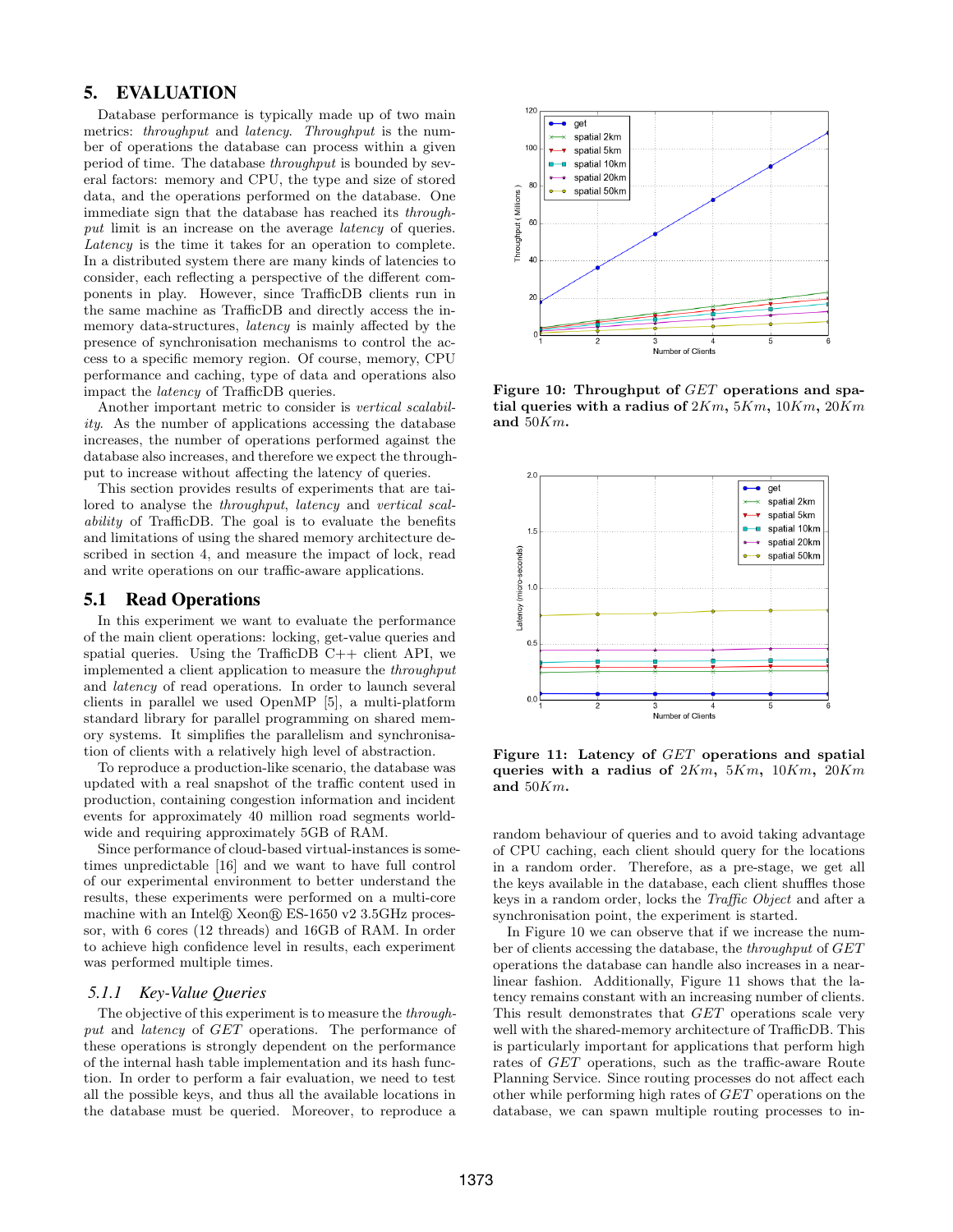crease the system's throughput and efficiently use the available resources.



Figure 12: TrafficDB and Redis throughput comparison of GET operations on a single instance deployment.

Figure 12 shows a performance comparison between TrafficDB and Redis for GET operations. The purpose of this experiment is to demonstrate why existing in-memory data stores do not fulfil the performance and scalability requirements of HERE traffic-aware services. For comparison, we have chosen Redis as an example due to its reputable performance. As TrafficDB operates as a single daemon process, in order to perform a fair experiment, we also launch a single Redis process to handle all the requests coming from an increasing number of clients. Although Redis has an impressive performance, handling approximately 130 thousand operations per second, the shared memory architecture of TrafficDB brings our services to another level, making it possible to build a high performing route planning application that performs approximately 20 million operations per second. If we add another application process, it will be able to perform the same number of operations, which would double the system's throughput. While in TrafficDB we see a near-linear scaleup due to its shared-memory architecture, Redis does not allow to increase the system's throughput when adding more application processes.

## *5.1.2 Spatial Queries*

A spatial query allows applications to efficiently search for locations in a specific region of the map. The performance of this operation depends on the performance of the internal R-Tree [15] index and on how the tree is efficiently balanced. Thus, in order to accurately measure the average throughput and latency of queries, we must query for locations in different regions of the map. In this experiment we split the world map into a grid of tiles, where each tile has an  $N*N$ size. Then, in random order, each client performs a query for the bounding box of each tile. We tested tiles with  $2km$ ,  $5km$ ,  $10km$ ,  $20km$  and  $50km$  values for N.

As we observe in Figures 10 and 11, spatial queries are naturally slower than the GET queries. Querying the database for large bounding boxes is also slower than querying for small bounding boxes, resulting in worse throughput for large bounding boxes. However, we can also see that the throughput increases linearly with the number of clients accessing the database, and the latency remains constant for all sizes. This validates the main goal of having Traffic Objects available for read-only operations. Since these operations do not require synchronisation mechanisms between concurrent clients accessing the Traffic Object, the system's throughput increases in a near-linear fashion with the number of clients.

# *5.1.3 Attaching/Locking Traffic Objects*

As described in section 4, once a Traffic Object is published in the database, application clients are able to access it. The first action must be to attach to the object and lock it, guaranteeing the object is not removed until all the read operations are finished. Since this attaching operation happens at the kernel level when a process attaches to the shared memory segment, we wanted to measure its impact on accessing the database.

In this experiment our client application performed as many attaching operations as possible per second. Then we tried with several clients performing attaching operations at the same time, until a maximum of 6 clients. Figure 13 shows that attaching a Traffic Object is an expensive operation. When the shared memory segment is successfully attached, the system requires mutual exclusion mechanisms to update some internal variables. As we can observe, contention strongly increases latency when having more than one client performing attaching operations, affecting the overall performance of the system. Therefore, applications should perform as many read operations as possible after attaching to an object, instead of attaching every time a read operation needs to be performed.



Figure 13: Throughput and Latency of attaching operations.

# 5.2 Scalability of Read Operations

Scaleup refers to the ability of processing more operations in the same amount of time but using more resources. In this experiment we want to evaluate the impact on the system if we increase the number of clients accessing the database. In equation 1, scaleup is calculated as follows: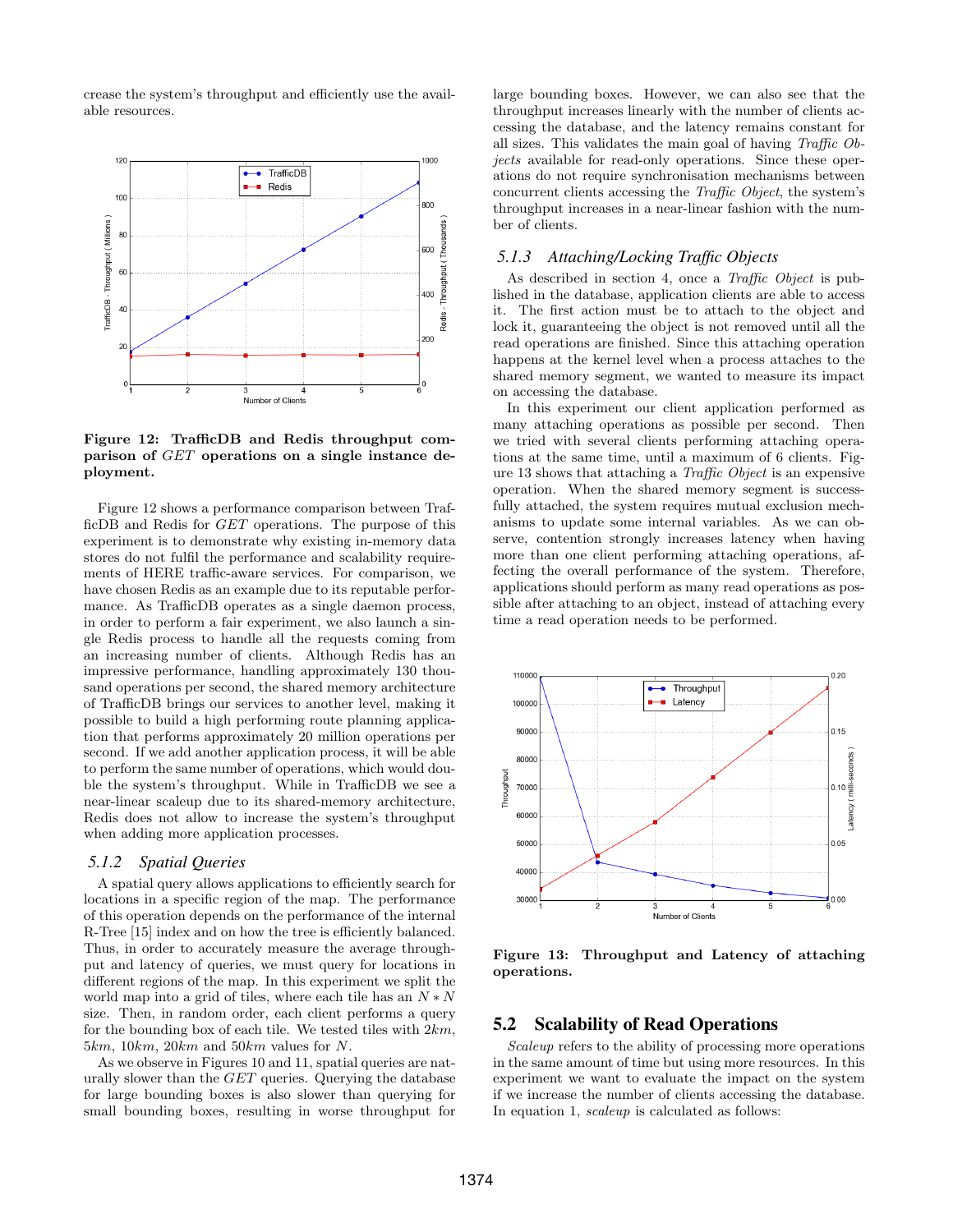$$
Scaleup(P) = P * \frac{N(1) * T(1)}{N(P) * T(P)}
$$
\n<sup>(1)</sup>

 $N(1)$  represents the number of operations executed by a single processor and  $N(P)$  the number of operations executed P processors.  $T(1)$  represents the execution time taken by a single processor and  $T(P)$  represents the execution time taken using  $P$  processors. As we multiply the number of processors  $P$ , the number of operations that can be executed in a given time should also increase by the same factor. Let's consider the following example: Assume it takes 1 second to perform 1 million operations using a single processor. If the number of operations increases to 3 million and  $P$  also increases to 3, then the elapsed time should be the same. If the  $scaleup = 1$  it means the elapsed time is the same and the system achieved a linear scaleup. If, for some reason it takes more time to process and thus, the scaleup is less than 1, the system has sub-linear scaleup.



Figure 14: Number of operations per second for spatial queries with a radius of  $2Km$ ,  $5Km$ ,  $10Km$ ,  $20Km$ and 50Km.

Figure 14 illustrates the scaleup of database operations for a maximum of 6 processors. We can see a near-linear scaleup for GET and spatial queries, which is explained by the advantage of not having synchronisation mechanisms. However, we see that locking operations do not scale and if used intensively the overall scalability of the system can be affected, strengthening the results shown in Figure 13.

#### 5.3 Write Operations

As described in the previous section, write operations are performed by the TrafficDB daemon process only. During its life cycle, the performance of insert and update operations affects the time required to create new Traffic Objects. We performed some experiments using the production like traffic data to measure the throughput of these operations. Looking at Table 1, the daemon can perform approximately 3 million operations per second, which results in 14 seconds to publish a new Traffic Object containing approximately 40 million locations. However, when the locations are already present in the previous object (in cache), the daemon needs only approximately 5 seconds to publish a new object.

Since traffic coverage is almost the same for every Traffic Object created, most locations are already in the cache. However, it is also possible that some locations are affected by traffic on object A but not on object B and so on. In this case, locations that are not affected by traffic for more than a configurable time, are removed from the cache. We have observed a cache hit ratio of 90% in production.

| Operations        | Throughput | Latency        |
|-------------------|------------|----------------|
| <i>Insertions</i> | 3,067,995  | $0.32 \ \mu s$ |
| Updates           | 8,965,017  | $0.11 \mu s$   |

Table 1: Throughput and Latency of writes.

# 5.4 TrafficDB in Production

Currently TrafficDB is becoming the main in-memory storage for the traffic-aware services available in the HERE location cloud. It has been successfully running in production in five regions on hundreds of nodes world-wide. The integration with Tile Rendering Services was the first successful production deployment. To provide fast response times when tiles are rendered, both world-size map and traffic data must be kept in main memory. Previously, each rendering process had a copy of the traffic content in its own memory, and spawning additional processes required large amounts of memory. In fact, we were using instances with 32 CPUs and 30GB of memory, but due to memory constraints, we could only spawn 7 or 8 rendering processes. This gave us 20 free CPUs which we were paying for but could not use. Due to the fact that TrafficDB stores traffic content in sharedmemory, we are now able to run 30 rendering processes on instances with 32 CPUs in production. Since we are now using full instance capacity and each instance is now able to process 60% more requests, we could reduce the number of instances required to maintain the service live. This allowed us to strongly reduce our infrastructure costs.

Route Planning Services are also running with TrafficDB in production. In order to compute traffic-aware or trafficoptimised routes, Routing Servers now access the sharedmemory database to get the traffic congestion level of road segments. Using TrafficDB, these route calculations are on average 55% faster than in the previous version, which increased the number of requests each Routing Server can process per second.

# 6. CONCLUSIONS

This paper described the main motivation behind a new database designed to solve the strong performance requirements of HERE traffic-enabled services. We presented TrafficDB, a shared memory key-value store optimised for traffic data storage, high frequency reading, with geospatial features. It was designed to scale on modern multi-core architectures, where several application processes can be spawned to improve the system's throughput. The main architecture, modes of operation and design choices were described in detail, together with a careful evaluation on the main performance metrics impacting our use cases: throughput, latency and scalability. Our results show that TrafficDB is able to process millions of reads per second and scales in a near-linear manner when increasing the number of clients without noticeable degradation on the latency of queries. Today, TrafficDB is running in production at HERE in five